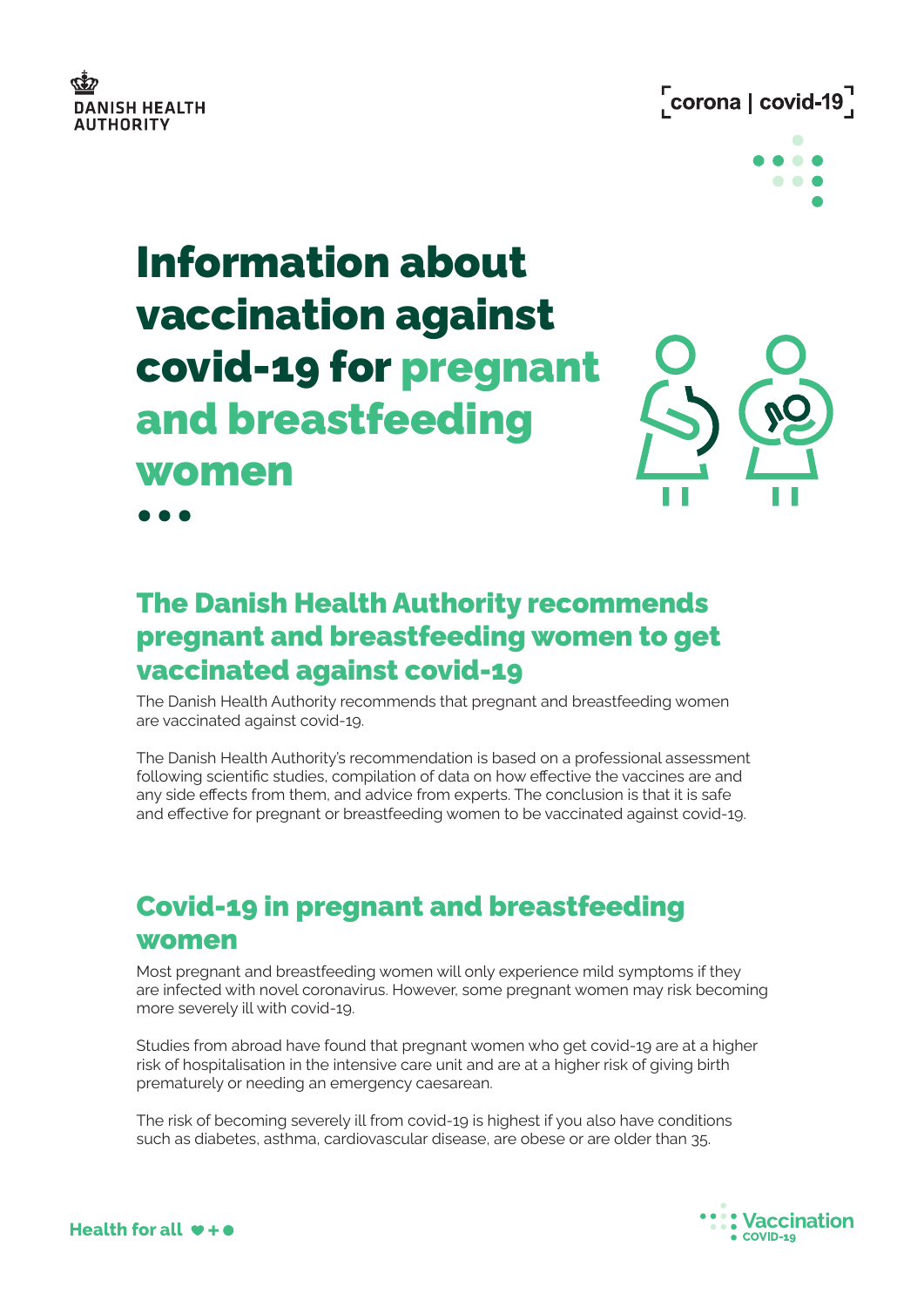

## $\sqrt{\frac{1}{1}}$ corona | covid-19 $\sqrt{\frac{1}{1}}$



### Like women of the same age, breastfeeding women have a low risk of becoming severely ill from covid-19.

Is it safe for pregnant and breastfeeding women to be vaccinated against covid-19.

Pregnant and breastfeeding women are offered the vaccine against covid-19 in most European countries.

The vaccines against covid-19 are effective and safe for pregnant and breastfeeding women.

No increased risk of miscarriages, deformities or premature birth has been seen in women who have been vaccinated against covid-19. The vaccine protects mother and child against severe illness. Vaccination of pregnant and breastfeeding women has a positive effect on the baby, as the mother's antibodies are passed on to the baby via blood and breastmilk.

#### Which side effects can be expected?

Pregnant and breastfeeding women may have the same side effects as others after vaccination. In the vast majority of cases, the side effects are mild. These mild side effects can be fatigue, headaches and fever, and typically last one or two days. Allergic reactions may occur in rare cases.

#### When should I be vaccinated?

Pregnant women can be vaccinated under their whole pregnancy, regardless which trimester they are in. It is recommended to be vaccinated as early as possible in the pregnancy, to ensure the best protection of the vaccine.

When breastfeeding, they can get vaccinated immediately, regardless of how long they have been breastfeeding and when they gave birth.